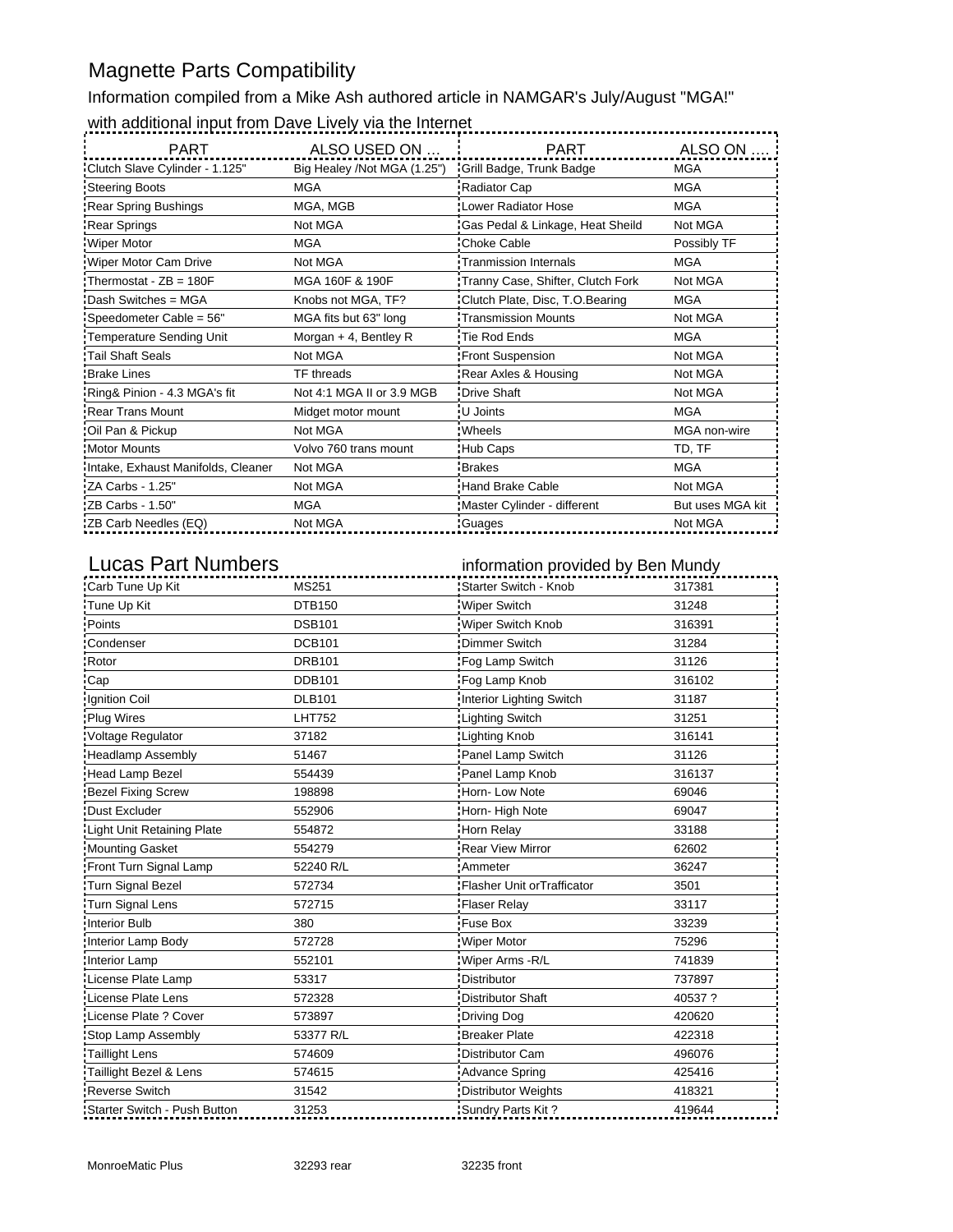## Magnette Parts Cross Reference

## Victoria British Limited - Lenexa,KS (800) 255-0088

| Front Wheel Bearing - Outer<br>8-559<br>TD, TF, MGA, TR3<br>5-728<br>TC, TD, TF, MGA w/ disc wheels<br>Horn - High Note<br>Horn - Low Note<br>8-560<br>TF, MGA, Morgan+4<br>Front Oil Seal<br>5-858<br>TD, TF<br>Tie Rod<br>0-734<br>Morgan 4/4<br>$5 - 105$<br>MGA, Bugeye, Spridget<br>:Fog Lamp<br>Fog Lamp Bulb<br>8-180<br>Rear Motor Mount<br>5-503<br>B 63-69, AH3000, 100-4, 6<br>U-Joint<br>Fog Lamp Screw<br>0-730<br>5-551<br>All MG'sTC-B<br>Fog Lamp Clamp<br>0-733<br>Speedometer Cable<br>6-742<br>BGT 63-67 w/OD<br>Fog Lamp Bracket<br>0-736<br>Clutch Pressure Plate - new<br>4-104<br>TD, TF, MGA 1500 & 1600<br>Stop Lamp Lens<br>8-817<br>Clutch Pressure Plate - rebuilt<br>4-509<br>TD, TF, MGA 1500 & 1600<br>Stop Lamp Gasket<br>8-836<br>Clutch Disc - new<br>4-225<br>TD, TF, MGA 1500 & 1600<br>8-703<br>$100 - 4$<br>Park / Turn Lamp Assembly<br>Clutch Disc - rebuilt<br>4-608<br>TD, TF, MGA 1500 & 1600<br>Park / Turn Lamp Lens<br>8-809<br>Throw Out Bearing<br>4-322<br>TC, TD, TF, MGA, Midget, Morris<br>Park / Turn Lamp Bezel<br>8-810<br>Throw Out Bearing Clip<br>4-700<br>C, MGA, Morris w/1098<br>Park / Turn Lamp Gasket<br>8-824<br>Pilot Bushing<br>4-712<br>MGA, B w/ 3 main brg.<br>Headlamp Dimmer Switch<br>8-316<br>TD, TF, MGA, Bugeye<br>Clutch Slave Cylinder Boot<br>9-1018<br>MGA, B, C, Midget to 75<br>8-400<br>Fog Switch<br>TD, TF, MGA, Lotus MkVII<br><b>Flywheel Ring Gear</b><br>4-420<br><b>B</b> to 89<br><b>Light Switch</b><br>8-400<br>Carb Tune Up Kit<br>3-391<br>TC, TD, TF, MGA, Bugeye<br>Panel Lamp Switch<br>8-400<br>Fuel Pump<br>$3 - 201$<br>TF, Early B, 100-4, 6<br>8-402<br>TR-2,3,3A,3B<br>Oil Filter - Felt<br>$3 - 104$<br>TC through B to 71<br>Reverse Lamp Switch<br>Solenoid Switch<br>8-315<br>Oil Filter - Paper<br>$3 - 121$<br>TC through B to 71<br>TC, TD, TF, MGA<br>Stop Lamp Switch<br>8-341<br>Water Pump<br>$2 - 210$<br><b>MGA</b><br>8-623<br><b>Wiper Blade</b><br><b>BGT, Spitfire MkIII. Lotus Elan</b><br>Fan Belt<br>2-408<br>MGA, B to 74, Midget to 66<br>Distributor Vacuum Advance<br>8-191<br>Farina<br>Bottom Radiator Hose<br>2-515<br>Farina, MGA, B<br>Starter<br>8-155<br>Radiator Cap<br>2-301<br>MGA, Sprite, Midget<br>Farina, MGA<br>8-129<br>Early B, MG1100, Midget to '71<br><b>Thermostat</b><br>2-202<br>TC, TD, TF, MGA, B, 1000<br>Generator<br><b>Starter Solenoid</b><br>8-575<br>Farina, Early B, Sprite, Midget<br>Thermostat Gasket<br>1-496<br>TC, TD, TF, MGA, B, 1000, Midget<br>Piston Assembly<br>Voltage Regulator<br>8-520<br>TF, Bugeye, Morgan+4<br>$1 - 106$<br>MGA 1500's<br><b>Fuse Box</b><br>8-537<br>MGA, EMGArly B, C, Midget,<br>:Rings<br>$1 - 203$<br>MGA 1500's<br>Flasher<br>8-510<br>TF, MGA, TR-2, 3, 100-4, 6, 3000<br>1-307<br>Rod Bearings<br>MGA 1500, 1600, B 3 main brg<br>8-500<br>Main Bearings<br>$1 - 301$<br>MGA 1500, 1600<br>Flasher Relay<br>8-200<br>All pre-'75 MG's<br>1-363<br>MGA, B<br>Points, Ignition Kit<br>Cam Bearings<br>8-220<br>Thrust Washer Set<br>1-381<br><b>MGA</b><br>Points, Ignition<br>All pre-'75 MG's<br>$8 - 201$<br>1-391<br>MGA<br>Condenser<br>All pre-'75 MG's<br>Lock Washer Set<br><b>Rotor</b><br>8-238<br>Head set<br>1-430<br>MGA<br>All pre-'75 MG's<br>Distributor Cap<br>8-254<br>Conversion Set<br>1-456<br>MGA<br>All pre-'75 MG's<br>:Oil Pump<br>Ignition Wires<br>8-292<br>MGA, EMGArly B, Midget, 1100<br>1-904<br>MGA, B 3 main brg<br>Camshaft<br>1-834<br>6-518<br>A, Early B, Midget, 1100<br>MGA, B<br>Brake Shoes (F&R)<br>Brake Hoses (F&R)<br>7-154<br>MGA, 1500's<br>Cam Gear<br>1-852<br>MGA, B<br>Clutch Slave Cylinder Hose<br>$7 - 150$<br>MGA, B, Midget, Sprite<br>Crank Gear<br>1-853<br>MGA, B<br>7-116<br>$TR-2,3$<br>Timing Chain<br>1-820<br>MGA, B<br>Brake Master Cylinder Kit<br>Front Wheel Cylinder Kit<br>$7 - 117$<br>1-850<br>MGA, B<br>MGA 1500's, TR-2,3<br>:Tensioner<br>7-321<br>Timing Cover Oil Seal<br>5-830<br>MGA<br>LF Wheel Cylinder Assembly<br>MGA 1500's, TR-2,3<br>RF Wheel Cylinder Assembly<br>7-320<br>Timing Cover Gasket<br>1-490<br>MGA, B to 75<br>MGA 1500's, TR-2,3<br>Rear Wheel Cylinder Kit<br>7-118<br>Rockers<br>1-960<br>MGA 1500's, TR-2,3<br>MGA, B, 1100, Midget to 75<br>7-310<br>MGA 1500's, TR-2,3 w/ 9" rears<br>Rocker Shaft<br>1-971<br>MGA,B<br>Rear Wheel Cylinder Assembly<br>Slave Cylinder Assembly<br>7-400<br>1-941<br>MGA,B<br>MGA 1500's, TR-2-3 w/9" rears<br>Rocker Arm Bushing<br>7-119<br>TR2,3 53-56<br>Pushrod<br>1-952<br>Slave Cylinder Kit<br>MGA,B 3 main brg<br>Pinion Seal<br>5-885<br><b>Lifters</b><br>$1 - 851$<br>MGA, B to74<br>TD, TF, MGA, B 62-67<br>5-780<br>$1 - 501$<br>Front Pinion Bearing<br>TD, TF, MGA, B to 65<br>Intake Valve<br>MGA<br>5-703<br>1-592<br>MGA,B<br>Rear Pinion Bearing<br>MGA, early B<br>: Intake Guide<br><b>Exhaust Valve</b><br>1-502<br>Axle Bearing<br>5-765<br>MGA, 100-4<br>MGA<br>Axle Seal<br>5-856<br>1-587<br>MGA, B to 67<br><b>Exhaust Guide</b><br>MGA,B<br>Valve Keepers<br>5-790<br>MGA, B to 67<br>1-991<br>MGA,B<br>Carrier Bearing | Part                        |       | VB # Also used on         | Part             |       | VB# Also used on |
|---------------------------------------------------------------------------------------------------------------------------------------------------------------------------------------------------------------------------------------------------------------------------------------------------------------------------------------------------------------------------------------------------------------------------------------------------------------------------------------------------------------------------------------------------------------------------------------------------------------------------------------------------------------------------------------------------------------------------------------------------------------------------------------------------------------------------------------------------------------------------------------------------------------------------------------------------------------------------------------------------------------------------------------------------------------------------------------------------------------------------------------------------------------------------------------------------------------------------------------------------------------------------------------------------------------------------------------------------------------------------------------------------------------------------------------------------------------------------------------------------------------------------------------------------------------------------------------------------------------------------------------------------------------------------------------------------------------------------------------------------------------------------------------------------------------------------------------------------------------------------------------------------------------------------------------------------------------------------------------------------------------------------------------------------------------------------------------------------------------------------------------------------------------------------------------------------------------------------------------------------------------------------------------------------------------------------------------------------------------------------------------------------------------------------------------------------------------------------------------------------------------------------------------------------------------------------------------------------------------------------------------------------------------------------------------------------------------------------------------------------------------------------------------------------------------------------------------------------------------------------------------------------------------------------------------------------------------------------------------------------------------------------------------------------------------------------------------------------------------------------------------------------------------------------------------------------------------------------------------------------------------------------------------------------------------------------------------------------------------------------------------------------------------------------------------------------------------------------------------------------------------------------------------------------------------------------------------------------------------------------------------------------------------------------------------------------------------------------------------------------------------------------------------------------------------------------------------------------------------------------------------------------------------------------------------------------------------------------------------------------------------------------------------------------------------------------------------------------------------------------------------------------------------------------------------------------------------------------------------------------------------------------------------------------------------------------------------------------------------------------------------------------------------------------------------------------------------------------------------------------------------------------------------------------------------------------------------------------------------------------------------------------------------------------------------------------------------------------------------------------------------------------------------------------------------------------------------------------------------------------------------------------------------------------------------------------------------------------------------------------------------------------------------------------------------------------------------------------------|-----------------------------|-------|---------------------------|------------------|-------|------------------|
|                                                                                                                                                                                                                                                                                                                                                                                                                                                                                                                                                                                                                                                                                                                                                                                                                                                                                                                                                                                                                                                                                                                                                                                                                                                                                                                                                                                                                                                                                                                                                                                                                                                                                                                                                                                                                                                                                                                                                                                                                                                                                                                                                                                                                                                                                                                                                                                                                                                                                                                                                                                                                                                                                                                                                                                                                                                                                                                                                                                                                                                                                                                                                                                                                                                                                                                                                                                                                                                                                                                                                                                                                                                                                                                                                                                                                                                                                                                                                                                                                                                                                                                                                                                                                                                                                                                                                                                                                                                                                                                                                                                                                                                                                                                                                                                                                                                                                                                                                                                                                                                                                                         |                             |       |                           |                  |       |                  |
|                                                                                                                                                                                                                                                                                                                                                                                                                                                                                                                                                                                                                                                                                                                                                                                                                                                                                                                                                                                                                                                                                                                                                                                                                                                                                                                                                                                                                                                                                                                                                                                                                                                                                                                                                                                                                                                                                                                                                                                                                                                                                                                                                                                                                                                                                                                                                                                                                                                                                                                                                                                                                                                                                                                                                                                                                                                                                                                                                                                                                                                                                                                                                                                                                                                                                                                                                                                                                                                                                                                                                                                                                                                                                                                                                                                                                                                                                                                                                                                                                                                                                                                                                                                                                                                                                                                                                                                                                                                                                                                                                                                                                                                                                                                                                                                                                                                                                                                                                                                                                                                                                                         |                             |       |                           |                  |       |                  |
|                                                                                                                                                                                                                                                                                                                                                                                                                                                                                                                                                                                                                                                                                                                                                                                                                                                                                                                                                                                                                                                                                                                                                                                                                                                                                                                                                                                                                                                                                                                                                                                                                                                                                                                                                                                                                                                                                                                                                                                                                                                                                                                                                                                                                                                                                                                                                                                                                                                                                                                                                                                                                                                                                                                                                                                                                                                                                                                                                                                                                                                                                                                                                                                                                                                                                                                                                                                                                                                                                                                                                                                                                                                                                                                                                                                                                                                                                                                                                                                                                                                                                                                                                                                                                                                                                                                                                                                                                                                                                                                                                                                                                                                                                                                                                                                                                                                                                                                                                                                                                                                                                                         |                             |       |                           |                  |       |                  |
|                                                                                                                                                                                                                                                                                                                                                                                                                                                                                                                                                                                                                                                                                                                                                                                                                                                                                                                                                                                                                                                                                                                                                                                                                                                                                                                                                                                                                                                                                                                                                                                                                                                                                                                                                                                                                                                                                                                                                                                                                                                                                                                                                                                                                                                                                                                                                                                                                                                                                                                                                                                                                                                                                                                                                                                                                                                                                                                                                                                                                                                                                                                                                                                                                                                                                                                                                                                                                                                                                                                                                                                                                                                                                                                                                                                                                                                                                                                                                                                                                                                                                                                                                                                                                                                                                                                                                                                                                                                                                                                                                                                                                                                                                                                                                                                                                                                                                                                                                                                                                                                                                                         |                             |       |                           |                  |       |                  |
|                                                                                                                                                                                                                                                                                                                                                                                                                                                                                                                                                                                                                                                                                                                                                                                                                                                                                                                                                                                                                                                                                                                                                                                                                                                                                                                                                                                                                                                                                                                                                                                                                                                                                                                                                                                                                                                                                                                                                                                                                                                                                                                                                                                                                                                                                                                                                                                                                                                                                                                                                                                                                                                                                                                                                                                                                                                                                                                                                                                                                                                                                                                                                                                                                                                                                                                                                                                                                                                                                                                                                                                                                                                                                                                                                                                                                                                                                                                                                                                                                                                                                                                                                                                                                                                                                                                                                                                                                                                                                                                                                                                                                                                                                                                                                                                                                                                                                                                                                                                                                                                                                                         |                             |       |                           |                  |       |                  |
|                                                                                                                                                                                                                                                                                                                                                                                                                                                                                                                                                                                                                                                                                                                                                                                                                                                                                                                                                                                                                                                                                                                                                                                                                                                                                                                                                                                                                                                                                                                                                                                                                                                                                                                                                                                                                                                                                                                                                                                                                                                                                                                                                                                                                                                                                                                                                                                                                                                                                                                                                                                                                                                                                                                                                                                                                                                                                                                                                                                                                                                                                                                                                                                                                                                                                                                                                                                                                                                                                                                                                                                                                                                                                                                                                                                                                                                                                                                                                                                                                                                                                                                                                                                                                                                                                                                                                                                                                                                                                                                                                                                                                                                                                                                                                                                                                                                                                                                                                                                                                                                                                                         |                             |       |                           |                  |       |                  |
|                                                                                                                                                                                                                                                                                                                                                                                                                                                                                                                                                                                                                                                                                                                                                                                                                                                                                                                                                                                                                                                                                                                                                                                                                                                                                                                                                                                                                                                                                                                                                                                                                                                                                                                                                                                                                                                                                                                                                                                                                                                                                                                                                                                                                                                                                                                                                                                                                                                                                                                                                                                                                                                                                                                                                                                                                                                                                                                                                                                                                                                                                                                                                                                                                                                                                                                                                                                                                                                                                                                                                                                                                                                                                                                                                                                                                                                                                                                                                                                                                                                                                                                                                                                                                                                                                                                                                                                                                                                                                                                                                                                                                                                                                                                                                                                                                                                                                                                                                                                                                                                                                                         |                             |       |                           |                  |       |                  |
|                                                                                                                                                                                                                                                                                                                                                                                                                                                                                                                                                                                                                                                                                                                                                                                                                                                                                                                                                                                                                                                                                                                                                                                                                                                                                                                                                                                                                                                                                                                                                                                                                                                                                                                                                                                                                                                                                                                                                                                                                                                                                                                                                                                                                                                                                                                                                                                                                                                                                                                                                                                                                                                                                                                                                                                                                                                                                                                                                                                                                                                                                                                                                                                                                                                                                                                                                                                                                                                                                                                                                                                                                                                                                                                                                                                                                                                                                                                                                                                                                                                                                                                                                                                                                                                                                                                                                                                                                                                                                                                                                                                                                                                                                                                                                                                                                                                                                                                                                                                                                                                                                                         |                             |       |                           |                  |       |                  |
|                                                                                                                                                                                                                                                                                                                                                                                                                                                                                                                                                                                                                                                                                                                                                                                                                                                                                                                                                                                                                                                                                                                                                                                                                                                                                                                                                                                                                                                                                                                                                                                                                                                                                                                                                                                                                                                                                                                                                                                                                                                                                                                                                                                                                                                                                                                                                                                                                                                                                                                                                                                                                                                                                                                                                                                                                                                                                                                                                                                                                                                                                                                                                                                                                                                                                                                                                                                                                                                                                                                                                                                                                                                                                                                                                                                                                                                                                                                                                                                                                                                                                                                                                                                                                                                                                                                                                                                                                                                                                                                                                                                                                                                                                                                                                                                                                                                                                                                                                                                                                                                                                                         |                             |       |                           |                  |       |                  |
|                                                                                                                                                                                                                                                                                                                                                                                                                                                                                                                                                                                                                                                                                                                                                                                                                                                                                                                                                                                                                                                                                                                                                                                                                                                                                                                                                                                                                                                                                                                                                                                                                                                                                                                                                                                                                                                                                                                                                                                                                                                                                                                                                                                                                                                                                                                                                                                                                                                                                                                                                                                                                                                                                                                                                                                                                                                                                                                                                                                                                                                                                                                                                                                                                                                                                                                                                                                                                                                                                                                                                                                                                                                                                                                                                                                                                                                                                                                                                                                                                                                                                                                                                                                                                                                                                                                                                                                                                                                                                                                                                                                                                                                                                                                                                                                                                                                                                                                                                                                                                                                                                                         |                             |       |                           |                  |       |                  |
|                                                                                                                                                                                                                                                                                                                                                                                                                                                                                                                                                                                                                                                                                                                                                                                                                                                                                                                                                                                                                                                                                                                                                                                                                                                                                                                                                                                                                                                                                                                                                                                                                                                                                                                                                                                                                                                                                                                                                                                                                                                                                                                                                                                                                                                                                                                                                                                                                                                                                                                                                                                                                                                                                                                                                                                                                                                                                                                                                                                                                                                                                                                                                                                                                                                                                                                                                                                                                                                                                                                                                                                                                                                                                                                                                                                                                                                                                                                                                                                                                                                                                                                                                                                                                                                                                                                                                                                                                                                                                                                                                                                                                                                                                                                                                                                                                                                                                                                                                                                                                                                                                                         |                             |       |                           |                  |       |                  |
|                                                                                                                                                                                                                                                                                                                                                                                                                                                                                                                                                                                                                                                                                                                                                                                                                                                                                                                                                                                                                                                                                                                                                                                                                                                                                                                                                                                                                                                                                                                                                                                                                                                                                                                                                                                                                                                                                                                                                                                                                                                                                                                                                                                                                                                                                                                                                                                                                                                                                                                                                                                                                                                                                                                                                                                                                                                                                                                                                                                                                                                                                                                                                                                                                                                                                                                                                                                                                                                                                                                                                                                                                                                                                                                                                                                                                                                                                                                                                                                                                                                                                                                                                                                                                                                                                                                                                                                                                                                                                                                                                                                                                                                                                                                                                                                                                                                                                                                                                                                                                                                                                                         |                             |       |                           |                  |       |                  |
|                                                                                                                                                                                                                                                                                                                                                                                                                                                                                                                                                                                                                                                                                                                                                                                                                                                                                                                                                                                                                                                                                                                                                                                                                                                                                                                                                                                                                                                                                                                                                                                                                                                                                                                                                                                                                                                                                                                                                                                                                                                                                                                                                                                                                                                                                                                                                                                                                                                                                                                                                                                                                                                                                                                                                                                                                                                                                                                                                                                                                                                                                                                                                                                                                                                                                                                                                                                                                                                                                                                                                                                                                                                                                                                                                                                                                                                                                                                                                                                                                                                                                                                                                                                                                                                                                                                                                                                                                                                                                                                                                                                                                                                                                                                                                                                                                                                                                                                                                                                                                                                                                                         |                             |       |                           |                  |       |                  |
|                                                                                                                                                                                                                                                                                                                                                                                                                                                                                                                                                                                                                                                                                                                                                                                                                                                                                                                                                                                                                                                                                                                                                                                                                                                                                                                                                                                                                                                                                                                                                                                                                                                                                                                                                                                                                                                                                                                                                                                                                                                                                                                                                                                                                                                                                                                                                                                                                                                                                                                                                                                                                                                                                                                                                                                                                                                                                                                                                                                                                                                                                                                                                                                                                                                                                                                                                                                                                                                                                                                                                                                                                                                                                                                                                                                                                                                                                                                                                                                                                                                                                                                                                                                                                                                                                                                                                                                                                                                                                                                                                                                                                                                                                                                                                                                                                                                                                                                                                                                                                                                                                                         |                             |       |                           |                  |       |                  |
|                                                                                                                                                                                                                                                                                                                                                                                                                                                                                                                                                                                                                                                                                                                                                                                                                                                                                                                                                                                                                                                                                                                                                                                                                                                                                                                                                                                                                                                                                                                                                                                                                                                                                                                                                                                                                                                                                                                                                                                                                                                                                                                                                                                                                                                                                                                                                                                                                                                                                                                                                                                                                                                                                                                                                                                                                                                                                                                                                                                                                                                                                                                                                                                                                                                                                                                                                                                                                                                                                                                                                                                                                                                                                                                                                                                                                                                                                                                                                                                                                                                                                                                                                                                                                                                                                                                                                                                                                                                                                                                                                                                                                                                                                                                                                                                                                                                                                                                                                                                                                                                                                                         |                             |       |                           |                  |       |                  |
|                                                                                                                                                                                                                                                                                                                                                                                                                                                                                                                                                                                                                                                                                                                                                                                                                                                                                                                                                                                                                                                                                                                                                                                                                                                                                                                                                                                                                                                                                                                                                                                                                                                                                                                                                                                                                                                                                                                                                                                                                                                                                                                                                                                                                                                                                                                                                                                                                                                                                                                                                                                                                                                                                                                                                                                                                                                                                                                                                                                                                                                                                                                                                                                                                                                                                                                                                                                                                                                                                                                                                                                                                                                                                                                                                                                                                                                                                                                                                                                                                                                                                                                                                                                                                                                                                                                                                                                                                                                                                                                                                                                                                                                                                                                                                                                                                                                                                                                                                                                                                                                                                                         |                             |       |                           |                  |       |                  |
|                                                                                                                                                                                                                                                                                                                                                                                                                                                                                                                                                                                                                                                                                                                                                                                                                                                                                                                                                                                                                                                                                                                                                                                                                                                                                                                                                                                                                                                                                                                                                                                                                                                                                                                                                                                                                                                                                                                                                                                                                                                                                                                                                                                                                                                                                                                                                                                                                                                                                                                                                                                                                                                                                                                                                                                                                                                                                                                                                                                                                                                                                                                                                                                                                                                                                                                                                                                                                                                                                                                                                                                                                                                                                                                                                                                                                                                                                                                                                                                                                                                                                                                                                                                                                                                                                                                                                                                                                                                                                                                                                                                                                                                                                                                                                                                                                                                                                                                                                                                                                                                                                                         |                             |       |                           |                  |       |                  |
|                                                                                                                                                                                                                                                                                                                                                                                                                                                                                                                                                                                                                                                                                                                                                                                                                                                                                                                                                                                                                                                                                                                                                                                                                                                                                                                                                                                                                                                                                                                                                                                                                                                                                                                                                                                                                                                                                                                                                                                                                                                                                                                                                                                                                                                                                                                                                                                                                                                                                                                                                                                                                                                                                                                                                                                                                                                                                                                                                                                                                                                                                                                                                                                                                                                                                                                                                                                                                                                                                                                                                                                                                                                                                                                                                                                                                                                                                                                                                                                                                                                                                                                                                                                                                                                                                                                                                                                                                                                                                                                                                                                                                                                                                                                                                                                                                                                                                                                                                                                                                                                                                                         |                             |       |                           |                  |       |                  |
|                                                                                                                                                                                                                                                                                                                                                                                                                                                                                                                                                                                                                                                                                                                                                                                                                                                                                                                                                                                                                                                                                                                                                                                                                                                                                                                                                                                                                                                                                                                                                                                                                                                                                                                                                                                                                                                                                                                                                                                                                                                                                                                                                                                                                                                                                                                                                                                                                                                                                                                                                                                                                                                                                                                                                                                                                                                                                                                                                                                                                                                                                                                                                                                                                                                                                                                                                                                                                                                                                                                                                                                                                                                                                                                                                                                                                                                                                                                                                                                                                                                                                                                                                                                                                                                                                                                                                                                                                                                                                                                                                                                                                                                                                                                                                                                                                                                                                                                                                                                                                                                                                                         |                             |       |                           |                  |       |                  |
|                                                                                                                                                                                                                                                                                                                                                                                                                                                                                                                                                                                                                                                                                                                                                                                                                                                                                                                                                                                                                                                                                                                                                                                                                                                                                                                                                                                                                                                                                                                                                                                                                                                                                                                                                                                                                                                                                                                                                                                                                                                                                                                                                                                                                                                                                                                                                                                                                                                                                                                                                                                                                                                                                                                                                                                                                                                                                                                                                                                                                                                                                                                                                                                                                                                                                                                                                                                                                                                                                                                                                                                                                                                                                                                                                                                                                                                                                                                                                                                                                                                                                                                                                                                                                                                                                                                                                                                                                                                                                                                                                                                                                                                                                                                                                                                                                                                                                                                                                                                                                                                                                                         |                             |       |                           |                  |       |                  |
|                                                                                                                                                                                                                                                                                                                                                                                                                                                                                                                                                                                                                                                                                                                                                                                                                                                                                                                                                                                                                                                                                                                                                                                                                                                                                                                                                                                                                                                                                                                                                                                                                                                                                                                                                                                                                                                                                                                                                                                                                                                                                                                                                                                                                                                                                                                                                                                                                                                                                                                                                                                                                                                                                                                                                                                                                                                                                                                                                                                                                                                                                                                                                                                                                                                                                                                                                                                                                                                                                                                                                                                                                                                                                                                                                                                                                                                                                                                                                                                                                                                                                                                                                                                                                                                                                                                                                                                                                                                                                                                                                                                                                                                                                                                                                                                                                                                                                                                                                                                                                                                                                                         |                             |       |                           |                  |       |                  |
|                                                                                                                                                                                                                                                                                                                                                                                                                                                                                                                                                                                                                                                                                                                                                                                                                                                                                                                                                                                                                                                                                                                                                                                                                                                                                                                                                                                                                                                                                                                                                                                                                                                                                                                                                                                                                                                                                                                                                                                                                                                                                                                                                                                                                                                                                                                                                                                                                                                                                                                                                                                                                                                                                                                                                                                                                                                                                                                                                                                                                                                                                                                                                                                                                                                                                                                                                                                                                                                                                                                                                                                                                                                                                                                                                                                                                                                                                                                                                                                                                                                                                                                                                                                                                                                                                                                                                                                                                                                                                                                                                                                                                                                                                                                                                                                                                                                                                                                                                                                                                                                                                                         |                             |       |                           |                  |       |                  |
|                                                                                                                                                                                                                                                                                                                                                                                                                                                                                                                                                                                                                                                                                                                                                                                                                                                                                                                                                                                                                                                                                                                                                                                                                                                                                                                                                                                                                                                                                                                                                                                                                                                                                                                                                                                                                                                                                                                                                                                                                                                                                                                                                                                                                                                                                                                                                                                                                                                                                                                                                                                                                                                                                                                                                                                                                                                                                                                                                                                                                                                                                                                                                                                                                                                                                                                                                                                                                                                                                                                                                                                                                                                                                                                                                                                                                                                                                                                                                                                                                                                                                                                                                                                                                                                                                                                                                                                                                                                                                                                                                                                                                                                                                                                                                                                                                                                                                                                                                                                                                                                                                                         |                             |       |                           |                  |       |                  |
|                                                                                                                                                                                                                                                                                                                                                                                                                                                                                                                                                                                                                                                                                                                                                                                                                                                                                                                                                                                                                                                                                                                                                                                                                                                                                                                                                                                                                                                                                                                                                                                                                                                                                                                                                                                                                                                                                                                                                                                                                                                                                                                                                                                                                                                                                                                                                                                                                                                                                                                                                                                                                                                                                                                                                                                                                                                                                                                                                                                                                                                                                                                                                                                                                                                                                                                                                                                                                                                                                                                                                                                                                                                                                                                                                                                                                                                                                                                                                                                                                                                                                                                                                                                                                                                                                                                                                                                                                                                                                                                                                                                                                                                                                                                                                                                                                                                                                                                                                                                                                                                                                                         |                             |       |                           |                  |       |                  |
|                                                                                                                                                                                                                                                                                                                                                                                                                                                                                                                                                                                                                                                                                                                                                                                                                                                                                                                                                                                                                                                                                                                                                                                                                                                                                                                                                                                                                                                                                                                                                                                                                                                                                                                                                                                                                                                                                                                                                                                                                                                                                                                                                                                                                                                                                                                                                                                                                                                                                                                                                                                                                                                                                                                                                                                                                                                                                                                                                                                                                                                                                                                                                                                                                                                                                                                                                                                                                                                                                                                                                                                                                                                                                                                                                                                                                                                                                                                                                                                                                                                                                                                                                                                                                                                                                                                                                                                                                                                                                                                                                                                                                                                                                                                                                                                                                                                                                                                                                                                                                                                                                                         |                             |       |                           |                  |       |                  |
|                                                                                                                                                                                                                                                                                                                                                                                                                                                                                                                                                                                                                                                                                                                                                                                                                                                                                                                                                                                                                                                                                                                                                                                                                                                                                                                                                                                                                                                                                                                                                                                                                                                                                                                                                                                                                                                                                                                                                                                                                                                                                                                                                                                                                                                                                                                                                                                                                                                                                                                                                                                                                                                                                                                                                                                                                                                                                                                                                                                                                                                                                                                                                                                                                                                                                                                                                                                                                                                                                                                                                                                                                                                                                                                                                                                                                                                                                                                                                                                                                                                                                                                                                                                                                                                                                                                                                                                                                                                                                                                                                                                                                                                                                                                                                                                                                                                                                                                                                                                                                                                                                                         |                             |       |                           |                  |       |                  |
|                                                                                                                                                                                                                                                                                                                                                                                                                                                                                                                                                                                                                                                                                                                                                                                                                                                                                                                                                                                                                                                                                                                                                                                                                                                                                                                                                                                                                                                                                                                                                                                                                                                                                                                                                                                                                                                                                                                                                                                                                                                                                                                                                                                                                                                                                                                                                                                                                                                                                                                                                                                                                                                                                                                                                                                                                                                                                                                                                                                                                                                                                                                                                                                                                                                                                                                                                                                                                                                                                                                                                                                                                                                                                                                                                                                                                                                                                                                                                                                                                                                                                                                                                                                                                                                                                                                                                                                                                                                                                                                                                                                                                                                                                                                                                                                                                                                                                                                                                                                                                                                                                                         |                             |       |                           |                  |       |                  |
|                                                                                                                                                                                                                                                                                                                                                                                                                                                                                                                                                                                                                                                                                                                                                                                                                                                                                                                                                                                                                                                                                                                                                                                                                                                                                                                                                                                                                                                                                                                                                                                                                                                                                                                                                                                                                                                                                                                                                                                                                                                                                                                                                                                                                                                                                                                                                                                                                                                                                                                                                                                                                                                                                                                                                                                                                                                                                                                                                                                                                                                                                                                                                                                                                                                                                                                                                                                                                                                                                                                                                                                                                                                                                                                                                                                                                                                                                                                                                                                                                                                                                                                                                                                                                                                                                                                                                                                                                                                                                                                                                                                                                                                                                                                                                                                                                                                                                                                                                                                                                                                                                                         |                             |       |                           |                  |       |                  |
|                                                                                                                                                                                                                                                                                                                                                                                                                                                                                                                                                                                                                                                                                                                                                                                                                                                                                                                                                                                                                                                                                                                                                                                                                                                                                                                                                                                                                                                                                                                                                                                                                                                                                                                                                                                                                                                                                                                                                                                                                                                                                                                                                                                                                                                                                                                                                                                                                                                                                                                                                                                                                                                                                                                                                                                                                                                                                                                                                                                                                                                                                                                                                                                                                                                                                                                                                                                                                                                                                                                                                                                                                                                                                                                                                                                                                                                                                                                                                                                                                                                                                                                                                                                                                                                                                                                                                                                                                                                                                                                                                                                                                                                                                                                                                                                                                                                                                                                                                                                                                                                                                                         |                             |       |                           |                  |       |                  |
|                                                                                                                                                                                                                                                                                                                                                                                                                                                                                                                                                                                                                                                                                                                                                                                                                                                                                                                                                                                                                                                                                                                                                                                                                                                                                                                                                                                                                                                                                                                                                                                                                                                                                                                                                                                                                                                                                                                                                                                                                                                                                                                                                                                                                                                                                                                                                                                                                                                                                                                                                                                                                                                                                                                                                                                                                                                                                                                                                                                                                                                                                                                                                                                                                                                                                                                                                                                                                                                                                                                                                                                                                                                                                                                                                                                                                                                                                                                                                                                                                                                                                                                                                                                                                                                                                                                                                                                                                                                                                                                                                                                                                                                                                                                                                                                                                                                                                                                                                                                                                                                                                                         |                             |       |                           |                  |       |                  |
|                                                                                                                                                                                                                                                                                                                                                                                                                                                                                                                                                                                                                                                                                                                                                                                                                                                                                                                                                                                                                                                                                                                                                                                                                                                                                                                                                                                                                                                                                                                                                                                                                                                                                                                                                                                                                                                                                                                                                                                                                                                                                                                                                                                                                                                                                                                                                                                                                                                                                                                                                                                                                                                                                                                                                                                                                                                                                                                                                                                                                                                                                                                                                                                                                                                                                                                                                                                                                                                                                                                                                                                                                                                                                                                                                                                                                                                                                                                                                                                                                                                                                                                                                                                                                                                                                                                                                                                                                                                                                                                                                                                                                                                                                                                                                                                                                                                                                                                                                                                                                                                                                                         |                             |       |                           |                  |       |                  |
|                                                                                                                                                                                                                                                                                                                                                                                                                                                                                                                                                                                                                                                                                                                                                                                                                                                                                                                                                                                                                                                                                                                                                                                                                                                                                                                                                                                                                                                                                                                                                                                                                                                                                                                                                                                                                                                                                                                                                                                                                                                                                                                                                                                                                                                                                                                                                                                                                                                                                                                                                                                                                                                                                                                                                                                                                                                                                                                                                                                                                                                                                                                                                                                                                                                                                                                                                                                                                                                                                                                                                                                                                                                                                                                                                                                                                                                                                                                                                                                                                                                                                                                                                                                                                                                                                                                                                                                                                                                                                                                                                                                                                                                                                                                                                                                                                                                                                                                                                                                                                                                                                                         |                             |       |                           |                  |       |                  |
|                                                                                                                                                                                                                                                                                                                                                                                                                                                                                                                                                                                                                                                                                                                                                                                                                                                                                                                                                                                                                                                                                                                                                                                                                                                                                                                                                                                                                                                                                                                                                                                                                                                                                                                                                                                                                                                                                                                                                                                                                                                                                                                                                                                                                                                                                                                                                                                                                                                                                                                                                                                                                                                                                                                                                                                                                                                                                                                                                                                                                                                                                                                                                                                                                                                                                                                                                                                                                                                                                                                                                                                                                                                                                                                                                                                                                                                                                                                                                                                                                                                                                                                                                                                                                                                                                                                                                                                                                                                                                                                                                                                                                                                                                                                                                                                                                                                                                                                                                                                                                                                                                                         |                             |       |                           |                  |       |                  |
|                                                                                                                                                                                                                                                                                                                                                                                                                                                                                                                                                                                                                                                                                                                                                                                                                                                                                                                                                                                                                                                                                                                                                                                                                                                                                                                                                                                                                                                                                                                                                                                                                                                                                                                                                                                                                                                                                                                                                                                                                                                                                                                                                                                                                                                                                                                                                                                                                                                                                                                                                                                                                                                                                                                                                                                                                                                                                                                                                                                                                                                                                                                                                                                                                                                                                                                                                                                                                                                                                                                                                                                                                                                                                                                                                                                                                                                                                                                                                                                                                                                                                                                                                                                                                                                                                                                                                                                                                                                                                                                                                                                                                                                                                                                                                                                                                                                                                                                                                                                                                                                                                                         |                             |       |                           |                  |       |                  |
|                                                                                                                                                                                                                                                                                                                                                                                                                                                                                                                                                                                                                                                                                                                                                                                                                                                                                                                                                                                                                                                                                                                                                                                                                                                                                                                                                                                                                                                                                                                                                                                                                                                                                                                                                                                                                                                                                                                                                                                                                                                                                                                                                                                                                                                                                                                                                                                                                                                                                                                                                                                                                                                                                                                                                                                                                                                                                                                                                                                                                                                                                                                                                                                                                                                                                                                                                                                                                                                                                                                                                                                                                                                                                                                                                                                                                                                                                                                                                                                                                                                                                                                                                                                                                                                                                                                                                                                                                                                                                                                                                                                                                                                                                                                                                                                                                                                                                                                                                                                                                                                                                                         |                             |       |                           |                  |       |                  |
|                                                                                                                                                                                                                                                                                                                                                                                                                                                                                                                                                                                                                                                                                                                                                                                                                                                                                                                                                                                                                                                                                                                                                                                                                                                                                                                                                                                                                                                                                                                                                                                                                                                                                                                                                                                                                                                                                                                                                                                                                                                                                                                                                                                                                                                                                                                                                                                                                                                                                                                                                                                                                                                                                                                                                                                                                                                                                                                                                                                                                                                                                                                                                                                                                                                                                                                                                                                                                                                                                                                                                                                                                                                                                                                                                                                                                                                                                                                                                                                                                                                                                                                                                                                                                                                                                                                                                                                                                                                                                                                                                                                                                                                                                                                                                                                                                                                                                                                                                                                                                                                                                                         |                             |       |                           |                  |       |                  |
|                                                                                                                                                                                                                                                                                                                                                                                                                                                                                                                                                                                                                                                                                                                                                                                                                                                                                                                                                                                                                                                                                                                                                                                                                                                                                                                                                                                                                                                                                                                                                                                                                                                                                                                                                                                                                                                                                                                                                                                                                                                                                                                                                                                                                                                                                                                                                                                                                                                                                                                                                                                                                                                                                                                                                                                                                                                                                                                                                                                                                                                                                                                                                                                                                                                                                                                                                                                                                                                                                                                                                                                                                                                                                                                                                                                                                                                                                                                                                                                                                                                                                                                                                                                                                                                                                                                                                                                                                                                                                                                                                                                                                                                                                                                                                                                                                                                                                                                                                                                                                                                                                                         |                             |       |                           |                  |       |                  |
|                                                                                                                                                                                                                                                                                                                                                                                                                                                                                                                                                                                                                                                                                                                                                                                                                                                                                                                                                                                                                                                                                                                                                                                                                                                                                                                                                                                                                                                                                                                                                                                                                                                                                                                                                                                                                                                                                                                                                                                                                                                                                                                                                                                                                                                                                                                                                                                                                                                                                                                                                                                                                                                                                                                                                                                                                                                                                                                                                                                                                                                                                                                                                                                                                                                                                                                                                                                                                                                                                                                                                                                                                                                                                                                                                                                                                                                                                                                                                                                                                                                                                                                                                                                                                                                                                                                                                                                                                                                                                                                                                                                                                                                                                                                                                                                                                                                                                                                                                                                                                                                                                                         |                             |       |                           |                  |       |                  |
|                                                                                                                                                                                                                                                                                                                                                                                                                                                                                                                                                                                                                                                                                                                                                                                                                                                                                                                                                                                                                                                                                                                                                                                                                                                                                                                                                                                                                                                                                                                                                                                                                                                                                                                                                                                                                                                                                                                                                                                                                                                                                                                                                                                                                                                                                                                                                                                                                                                                                                                                                                                                                                                                                                                                                                                                                                                                                                                                                                                                                                                                                                                                                                                                                                                                                                                                                                                                                                                                                                                                                                                                                                                                                                                                                                                                                                                                                                                                                                                                                                                                                                                                                                                                                                                                                                                                                                                                                                                                                                                                                                                                                                                                                                                                                                                                                                                                                                                                                                                                                                                                                                         |                             |       |                           |                  |       |                  |
|                                                                                                                                                                                                                                                                                                                                                                                                                                                                                                                                                                                                                                                                                                                                                                                                                                                                                                                                                                                                                                                                                                                                                                                                                                                                                                                                                                                                                                                                                                                                                                                                                                                                                                                                                                                                                                                                                                                                                                                                                                                                                                                                                                                                                                                                                                                                                                                                                                                                                                                                                                                                                                                                                                                                                                                                                                                                                                                                                                                                                                                                                                                                                                                                                                                                                                                                                                                                                                                                                                                                                                                                                                                                                                                                                                                                                                                                                                                                                                                                                                                                                                                                                                                                                                                                                                                                                                                                                                                                                                                                                                                                                                                                                                                                                                                                                                                                                                                                                                                                                                                                                                         |                             |       |                           |                  |       |                  |
|                                                                                                                                                                                                                                                                                                                                                                                                                                                                                                                                                                                                                                                                                                                                                                                                                                                                                                                                                                                                                                                                                                                                                                                                                                                                                                                                                                                                                                                                                                                                                                                                                                                                                                                                                                                                                                                                                                                                                                                                                                                                                                                                                                                                                                                                                                                                                                                                                                                                                                                                                                                                                                                                                                                                                                                                                                                                                                                                                                                                                                                                                                                                                                                                                                                                                                                                                                                                                                                                                                                                                                                                                                                                                                                                                                                                                                                                                                                                                                                                                                                                                                                                                                                                                                                                                                                                                                                                                                                                                                                                                                                                                                                                                                                                                                                                                                                                                                                                                                                                                                                                                                         |                             |       |                           |                  |       |                  |
|                                                                                                                                                                                                                                                                                                                                                                                                                                                                                                                                                                                                                                                                                                                                                                                                                                                                                                                                                                                                                                                                                                                                                                                                                                                                                                                                                                                                                                                                                                                                                                                                                                                                                                                                                                                                                                                                                                                                                                                                                                                                                                                                                                                                                                                                                                                                                                                                                                                                                                                                                                                                                                                                                                                                                                                                                                                                                                                                                                                                                                                                                                                                                                                                                                                                                                                                                                                                                                                                                                                                                                                                                                                                                                                                                                                                                                                                                                                                                                                                                                                                                                                                                                                                                                                                                                                                                                                                                                                                                                                                                                                                                                                                                                                                                                                                                                                                                                                                                                                                                                                                                                         |                             |       |                           |                  |       |                  |
|                                                                                                                                                                                                                                                                                                                                                                                                                                                                                                                                                                                                                                                                                                                                                                                                                                                                                                                                                                                                                                                                                                                                                                                                                                                                                                                                                                                                                                                                                                                                                                                                                                                                                                                                                                                                                                                                                                                                                                                                                                                                                                                                                                                                                                                                                                                                                                                                                                                                                                                                                                                                                                                                                                                                                                                                                                                                                                                                                                                                                                                                                                                                                                                                                                                                                                                                                                                                                                                                                                                                                                                                                                                                                                                                                                                                                                                                                                                                                                                                                                                                                                                                                                                                                                                                                                                                                                                                                                                                                                                                                                                                                                                                                                                                                                                                                                                                                                                                                                                                                                                                                                         |                             |       |                           |                  |       |                  |
|                                                                                                                                                                                                                                                                                                                                                                                                                                                                                                                                                                                                                                                                                                                                                                                                                                                                                                                                                                                                                                                                                                                                                                                                                                                                                                                                                                                                                                                                                                                                                                                                                                                                                                                                                                                                                                                                                                                                                                                                                                                                                                                                                                                                                                                                                                                                                                                                                                                                                                                                                                                                                                                                                                                                                                                                                                                                                                                                                                                                                                                                                                                                                                                                                                                                                                                                                                                                                                                                                                                                                                                                                                                                                                                                                                                                                                                                                                                                                                                                                                                                                                                                                                                                                                                                                                                                                                                                                                                                                                                                                                                                                                                                                                                                                                                                                                                                                                                                                                                                                                                                                                         |                             |       |                           |                  |       |                  |
|                                                                                                                                                                                                                                                                                                                                                                                                                                                                                                                                                                                                                                                                                                                                                                                                                                                                                                                                                                                                                                                                                                                                                                                                                                                                                                                                                                                                                                                                                                                                                                                                                                                                                                                                                                                                                                                                                                                                                                                                                                                                                                                                                                                                                                                                                                                                                                                                                                                                                                                                                                                                                                                                                                                                                                                                                                                                                                                                                                                                                                                                                                                                                                                                                                                                                                                                                                                                                                                                                                                                                                                                                                                                                                                                                                                                                                                                                                                                                                                                                                                                                                                                                                                                                                                                                                                                                                                                                                                                                                                                                                                                                                                                                                                                                                                                                                                                                                                                                                                                                                                                                                         |                             |       |                           |                  |       |                  |
|                                                                                                                                                                                                                                                                                                                                                                                                                                                                                                                                                                                                                                                                                                                                                                                                                                                                                                                                                                                                                                                                                                                                                                                                                                                                                                                                                                                                                                                                                                                                                                                                                                                                                                                                                                                                                                                                                                                                                                                                                                                                                                                                                                                                                                                                                                                                                                                                                                                                                                                                                                                                                                                                                                                                                                                                                                                                                                                                                                                                                                                                                                                                                                                                                                                                                                                                                                                                                                                                                                                                                                                                                                                                                                                                                                                                                                                                                                                                                                                                                                                                                                                                                                                                                                                                                                                                                                                                                                                                                                                                                                                                                                                                                                                                                                                                                                                                                                                                                                                                                                                                                                         |                             |       |                           |                  |       |                  |
|                                                                                                                                                                                                                                                                                                                                                                                                                                                                                                                                                                                                                                                                                                                                                                                                                                                                                                                                                                                                                                                                                                                                                                                                                                                                                                                                                                                                                                                                                                                                                                                                                                                                                                                                                                                                                                                                                                                                                                                                                                                                                                                                                                                                                                                                                                                                                                                                                                                                                                                                                                                                                                                                                                                                                                                                                                                                                                                                                                                                                                                                                                                                                                                                                                                                                                                                                                                                                                                                                                                                                                                                                                                                                                                                                                                                                                                                                                                                                                                                                                                                                                                                                                                                                                                                                                                                                                                                                                                                                                                                                                                                                                                                                                                                                                                                                                                                                                                                                                                                                                                                                                         |                             |       |                           |                  |       |                  |
|                                                                                                                                                                                                                                                                                                                                                                                                                                                                                                                                                                                                                                                                                                                                                                                                                                                                                                                                                                                                                                                                                                                                                                                                                                                                                                                                                                                                                                                                                                                                                                                                                                                                                                                                                                                                                                                                                                                                                                                                                                                                                                                                                                                                                                                                                                                                                                                                                                                                                                                                                                                                                                                                                                                                                                                                                                                                                                                                                                                                                                                                                                                                                                                                                                                                                                                                                                                                                                                                                                                                                                                                                                                                                                                                                                                                                                                                                                                                                                                                                                                                                                                                                                                                                                                                                                                                                                                                                                                                                                                                                                                                                                                                                                                                                                                                                                                                                                                                                                                                                                                                                                         |                             |       |                           |                  |       |                  |
|                                                                                                                                                                                                                                                                                                                                                                                                                                                                                                                                                                                                                                                                                                                                                                                                                                                                                                                                                                                                                                                                                                                                                                                                                                                                                                                                                                                                                                                                                                                                                                                                                                                                                                                                                                                                                                                                                                                                                                                                                                                                                                                                                                                                                                                                                                                                                                                                                                                                                                                                                                                                                                                                                                                                                                                                                                                                                                                                                                                                                                                                                                                                                                                                                                                                                                                                                                                                                                                                                                                                                                                                                                                                                                                                                                                                                                                                                                                                                                                                                                                                                                                                                                                                                                                                                                                                                                                                                                                                                                                                                                                                                                                                                                                                                                                                                                                                                                                                                                                                                                                                                                         |                             |       |                           |                  |       |                  |
|                                                                                                                                                                                                                                                                                                                                                                                                                                                                                                                                                                                                                                                                                                                                                                                                                                                                                                                                                                                                                                                                                                                                                                                                                                                                                                                                                                                                                                                                                                                                                                                                                                                                                                                                                                                                                                                                                                                                                                                                                                                                                                                                                                                                                                                                                                                                                                                                                                                                                                                                                                                                                                                                                                                                                                                                                                                                                                                                                                                                                                                                                                                                                                                                                                                                                                                                                                                                                                                                                                                                                                                                                                                                                                                                                                                                                                                                                                                                                                                                                                                                                                                                                                                                                                                                                                                                                                                                                                                                                                                                                                                                                                                                                                                                                                                                                                                                                                                                                                                                                                                                                                         |                             |       |                           |                  |       |                  |
|                                                                                                                                                                                                                                                                                                                                                                                                                                                                                                                                                                                                                                                                                                                                                                                                                                                                                                                                                                                                                                                                                                                                                                                                                                                                                                                                                                                                                                                                                                                                                                                                                                                                                                                                                                                                                                                                                                                                                                                                                                                                                                                                                                                                                                                                                                                                                                                                                                                                                                                                                                                                                                                                                                                                                                                                                                                                                                                                                                                                                                                                                                                                                                                                                                                                                                                                                                                                                                                                                                                                                                                                                                                                                                                                                                                                                                                                                                                                                                                                                                                                                                                                                                                                                                                                                                                                                                                                                                                                                                                                                                                                                                                                                                                                                                                                                                                                                                                                                                                                                                                                                                         |                             |       |                           |                  |       |                  |
|                                                                                                                                                                                                                                                                                                                                                                                                                                                                                                                                                                                                                                                                                                                                                                                                                                                                                                                                                                                                                                                                                                                                                                                                                                                                                                                                                                                                                                                                                                                                                                                                                                                                                                                                                                                                                                                                                                                                                                                                                                                                                                                                                                                                                                                                                                                                                                                                                                                                                                                                                                                                                                                                                                                                                                                                                                                                                                                                                                                                                                                                                                                                                                                                                                                                                                                                                                                                                                                                                                                                                                                                                                                                                                                                                                                                                                                                                                                                                                                                                                                                                                                                                                                                                                                                                                                                                                                                                                                                                                                                                                                                                                                                                                                                                                                                                                                                                                                                                                                                                                                                                                         |                             |       |                           |                  |       |                  |
|                                                                                                                                                                                                                                                                                                                                                                                                                                                                                                                                                                                                                                                                                                                                                                                                                                                                                                                                                                                                                                                                                                                                                                                                                                                                                                                                                                                                                                                                                                                                                                                                                                                                                                                                                                                                                                                                                                                                                                                                                                                                                                                                                                                                                                                                                                                                                                                                                                                                                                                                                                                                                                                                                                                                                                                                                                                                                                                                                                                                                                                                                                                                                                                                                                                                                                                                                                                                                                                                                                                                                                                                                                                                                                                                                                                                                                                                                                                                                                                                                                                                                                                                                                                                                                                                                                                                                                                                                                                                                                                                                                                                                                                                                                                                                                                                                                                                                                                                                                                                                                                                                                         | Front Wheel Bearing - Inner | 5-725 | TD, TF, MGA w/disc wheels | Valve Spring Set | 1-881 | MGA 1500's       |